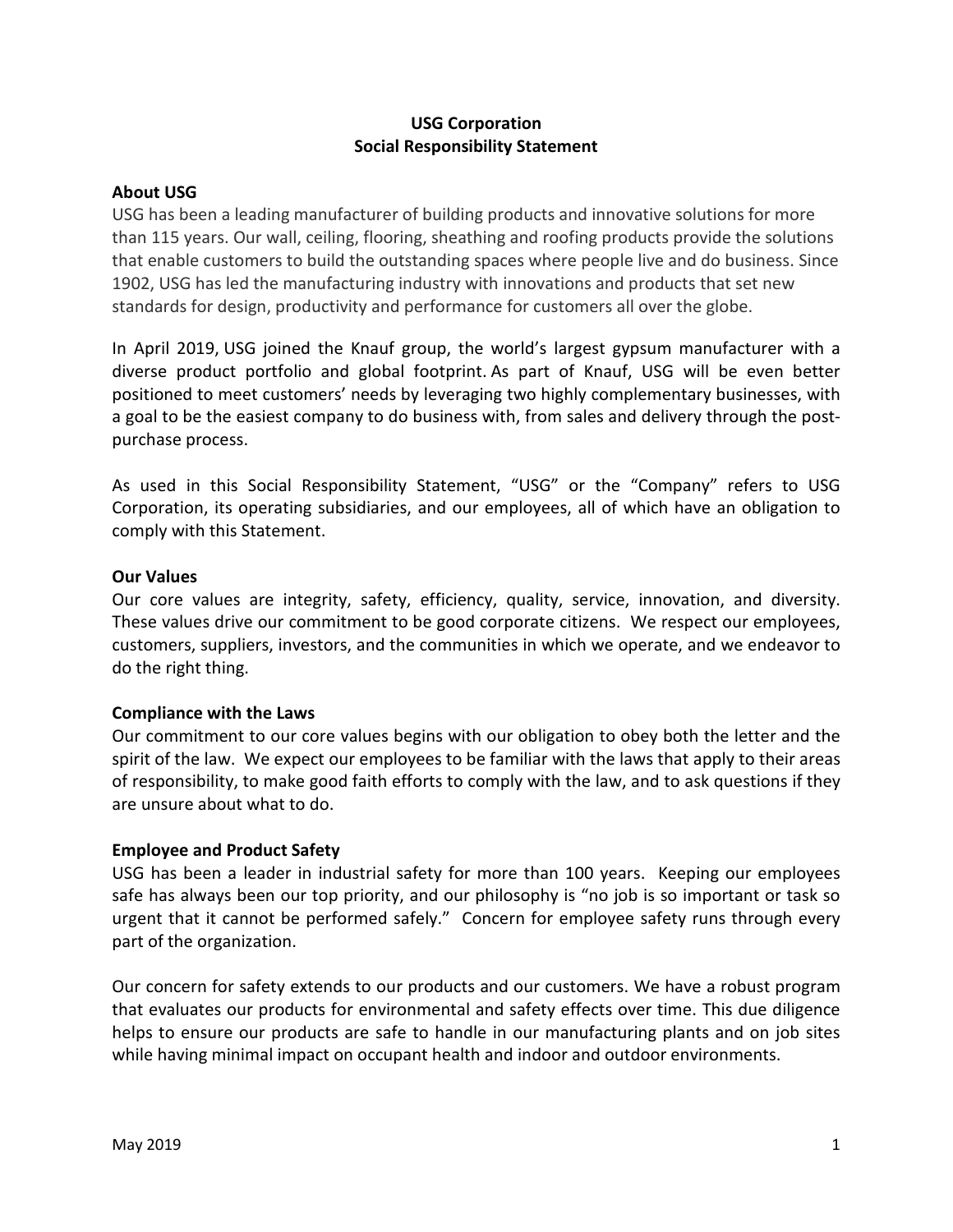#### **Environmental Stewardship**

We conduct our worldwide operations in an environmentally responsible manner and in compliance with environmental laws and regulations. Consistent with this commitment, employees are expected to report any environmental concern or violation of environmental law to their management. Managers are expected to take prompt action.

Our Ecoblueprint<sup>®</sup> is the strategy that guides our environmental sustainability efforts to develop responsible customer solutions, enhance our energy management, and improve how we use resources.

In our manufacturing processes, we work to use water and other resources more efficiently, reduce waste, and transform secondary waste into valuable new resources. We are an industry leader in the design and manufacture of building materials that use more recycled content, consume less energy to make and use, and reduce global warming potential.

## **Our Workplace**

We strive to treat all employees with dignity and respect. As an Equal Opportunity Employer committed to a culturally rich workforce, we are proud of our initiatives to promote diversity and raise the quality of our work environment and employee well-being.

- USG will not discriminate in hiring, promotion, compensation of employees, and other terms and conditions of employment on the basis of race, color, religion, age, nationality, national origin, sexual orientation, gender, pregnancy, disability, or veteran status. USG will create a work environment free of discrimination or harassment based on race, color, religion, gender, gender identity or expression, sexual orientation, national origin, disability, age, or veteran status.
- USG will not use forced or involuntary labor of any type (e.g., forced, bonded, indentured or involuntary prison labor); all employment is voluntary. We will not tolerate the use of corporal punishment, threats of violence, or other forms of physical or psychological coercion or harassment in the workplace.
- USG will not use child labor. The term "child" refers to any employed person under the age of 16, or under the age for completing compulsory education, or under the minimum age for employment in the jurisdiction, whichever is greatest. We support the use of legitimate workplace apprenticeship, internship, and other similar programs that comply with all laws and regulations applicable to such programs.
- USG will, at a minimum, comply with all applicable wage and hour laws and regulations, including those relating to minimum wages, overtime hours, piece rates, nonexempt or exemption classification, and other elements of compensation, and provide legally mandated benefits.
- USG's human resources and safety directives require that employees will not exceed the maximum hours of work prescribed by law. Our intent is to keep direct labor work hours under 56 hours per week, including overtime, except in unusual business circumstances. For managerial and professional employees, we follow legal and customary work